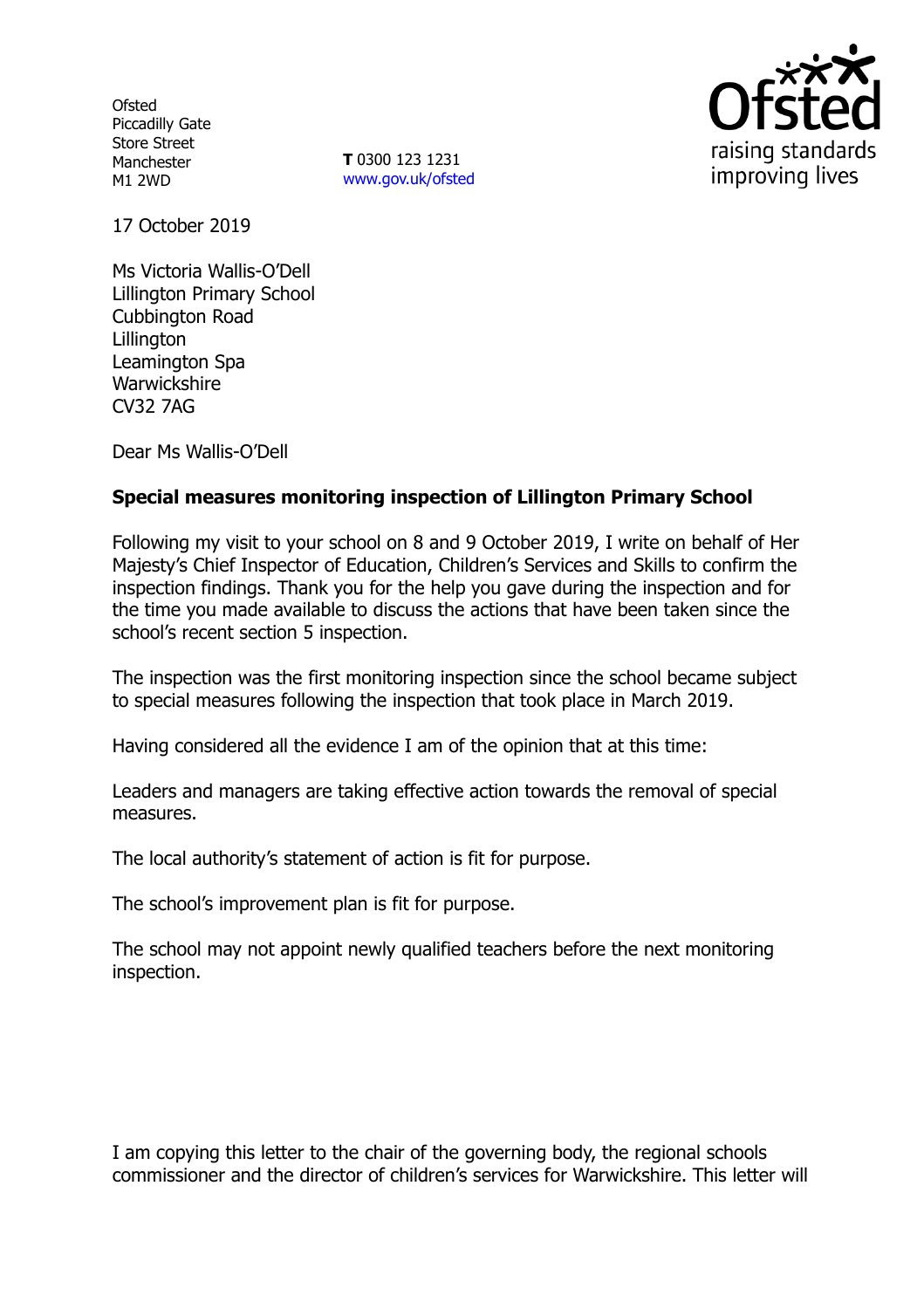

be published on the Ofsted website.

Yours sincerely

Catherine Crooks

**Her Majesty's Inspector**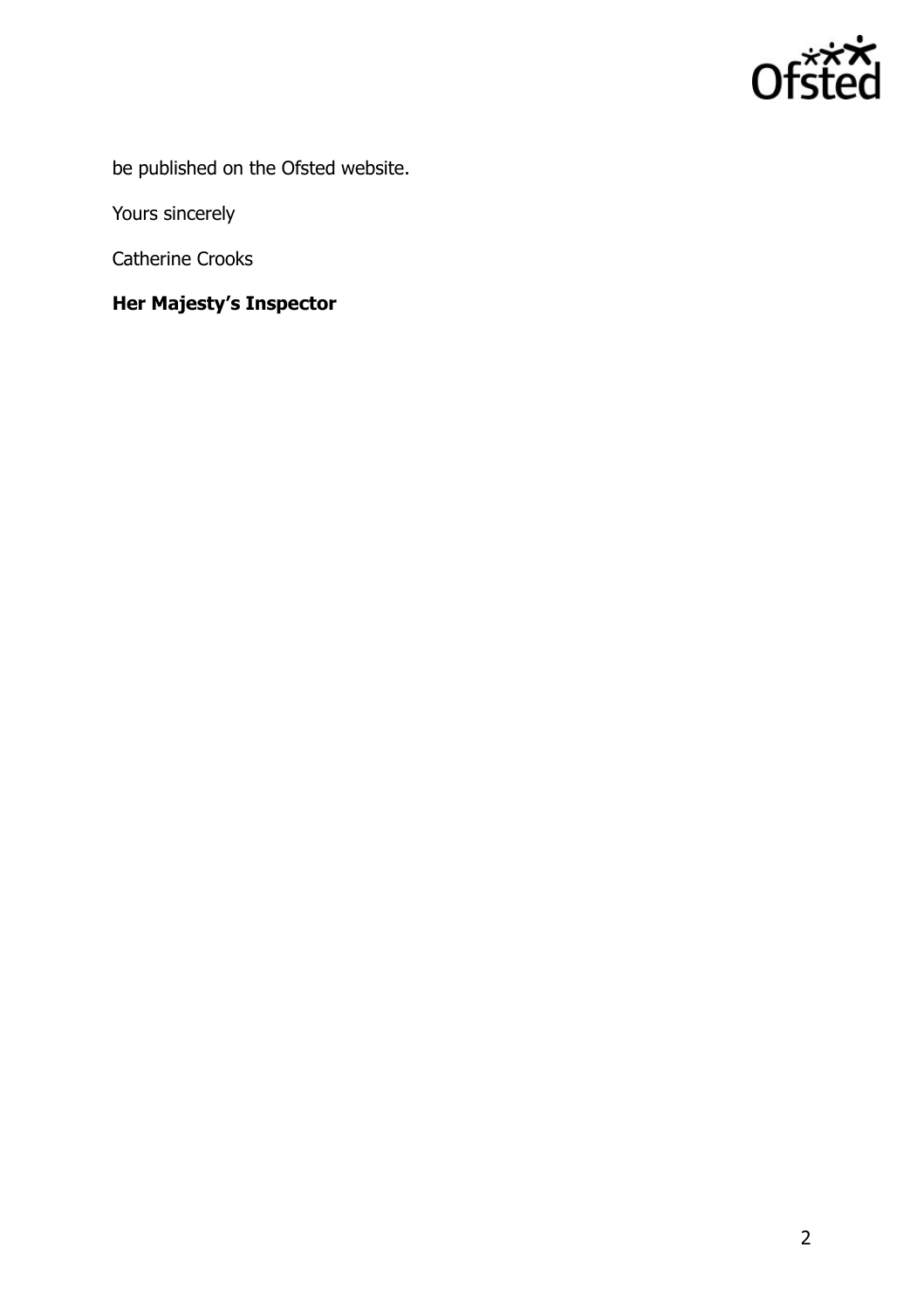

## **Annex**

## **The areas for improvement identified during the inspection that took place in March 2019.**

- Rapidly improve the quality of teaching and raise pupils' attainment by:
	- ensuring that work is matched well to pupils' abilities, particularly for those with special educational needs and/or disabilities (SEND) and pupils of lower ability and higher ability
	- making sure that staff make good use of assessment during lessons to clarify learning for pupils who do not understand or to provide more challenge
	- improving teachers' subject knowledge in mathematics so that their teaching promotes pupils' deep understanding of mathematical concepts
	- ensuring that pupils are supported to apply their skills in handwriting, grammar and punctuation consistently and accurately in their writing
	- providing high-quality individual support for staff, where teaching is weak.
- **IMPROVE THE IMPACT OF leadership and governance by:** 
	- developing a more effective level of challenge from governors, particularly in relation to the quality of teaching and pupils' outcomes
	- evaluating the impact of pupil premium funding so that future spending decisions are targeted more precisely and raise attainment for disadvantaged pupils
	- making sure that the physical education (PE) and sport premium is spent appropriately and fully to improve the quality of provision and opportunities for pupils
	- monitoring and evaluating the impact of support provided for pupils with SEND
	- putting in place training for staff so that they can better support pupils with SEND
	- ensuring that pupils with complex needs receive a sufficiently broad and balanced education and are well prepared for secondary school
	- providing clear responsibilities and direction to all senior and middle leaders
	- making sure that improvement plans have precise timescales for actions
	- further developing the curriculum so that it deepens pupils' knowledge and understanding across the foundation subjects.
- **Provide more robust safeguarding arrangements by:** 
	- ensuring that pupils are supervised safely and effectively at social times
	- making sure that pre-appointment checks of staff are overseen by governors and senior leaders
	- reviewing and monitoring risk assessments related to fire and site safety.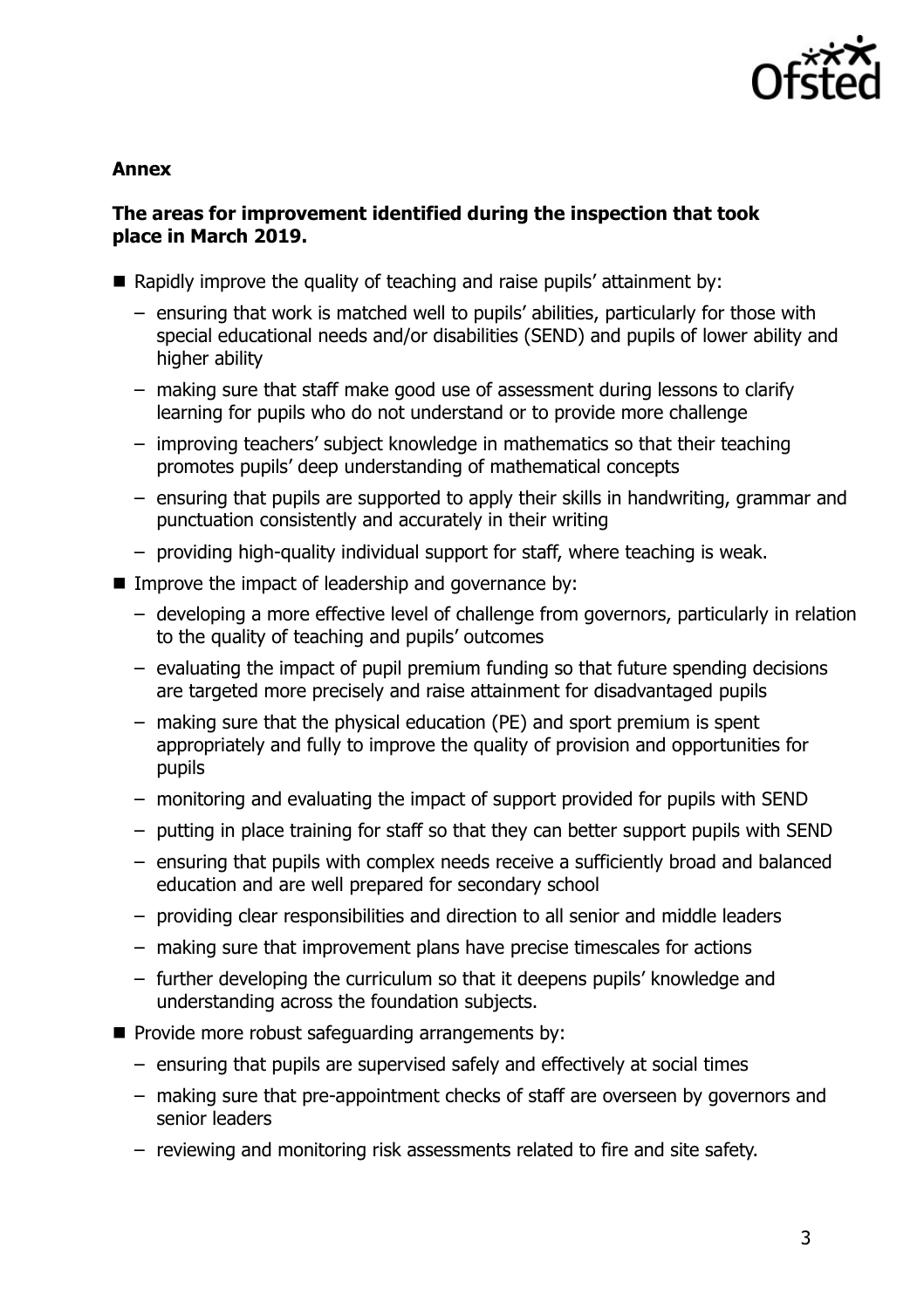

- Improve behaviour and reduce the number of fixed-term exclusions by:
	- continuing to embed the new behaviour policy
	- developing more effective systems to monitor and evaluate incidents related to behaviour and bullying
	- urgently addressing the poor behaviour of some pupils at social times.
- Develop the quality of provision and raise attainment in the early years by:
	- urgently addressing the quality of teaching and children's experiences in the Nursery
	- making sure that adults are deployed to have the fullest impact on children's learning
	- ensuring that activities planned for children provide an effective level of challenge and motivation, particularly for boys.

An external review of governance should be undertaken in order to assess how this aspect of leadership and management may be improved.

An external review of the school's use of the pupil premium should be undertaken in order to assess how this aspect of leadership and management may be improved.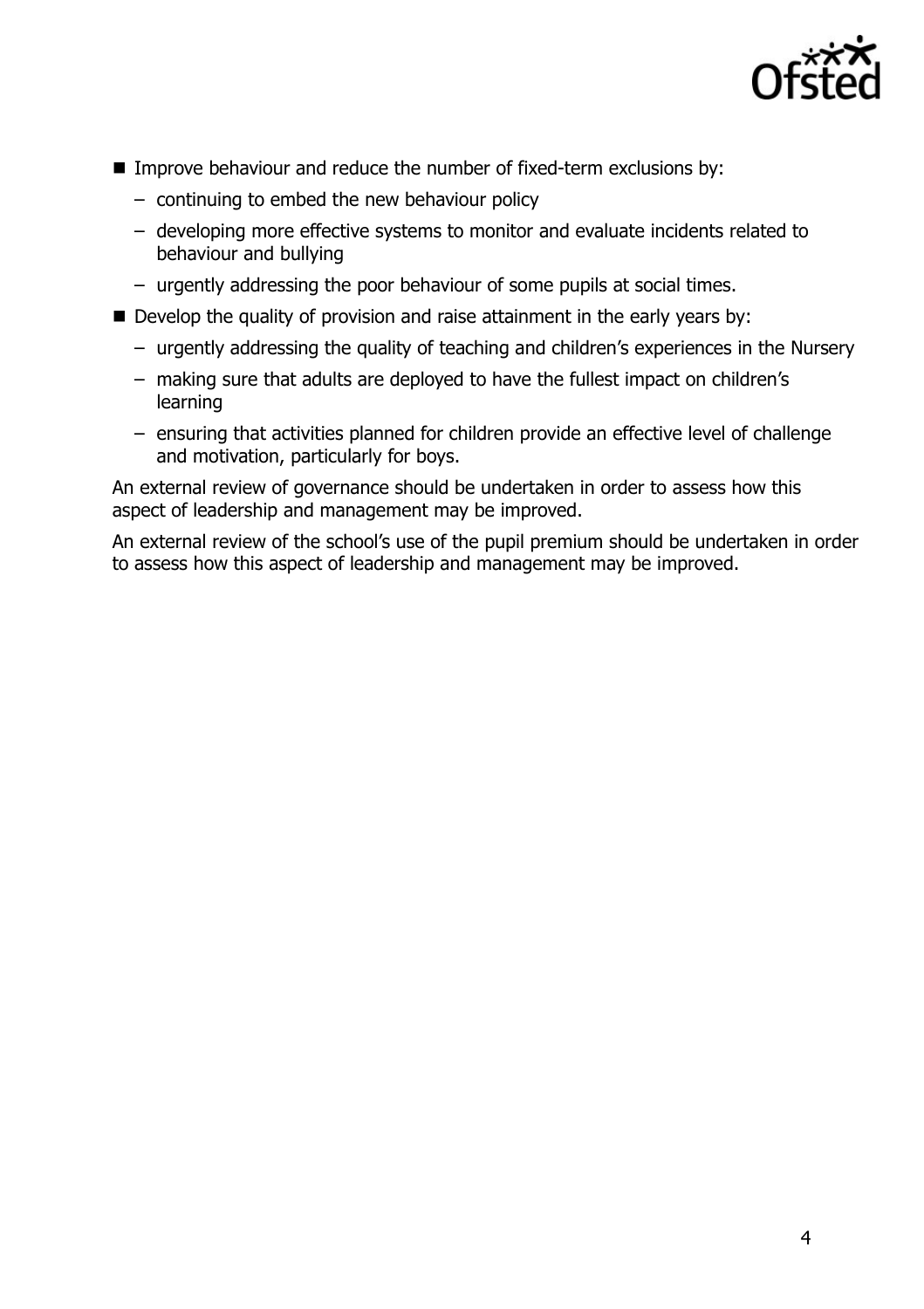

## **Report on the first monitoring inspection on 8 and 9 October 2019**

## **Evidence**

The inspector observed the school's work, scrutinised documents and met with the headteacher and the school's leadership team. She met with a range of staff, including teachers, teaching assistants, the special educational needs coordinator (SENCo), the early years leader, the school business manager and those with responsibility for safeguarding. The inspector also spoke to a representative of the local authority and met with the national leader in education who is coordinating external support for the school.

The inspector visited all classes accompanied by the headteacher. She met with pupils to talk about their experience of school and observed pupils' behaviour at breaktime and lunchtime. The inspector also considered pupils' behaviour and attitudes, and the quality of leadership and management. She did not check the school's work to improve pupils' personal development to the same extent.

## **Context**

At the time of the last inspection, the school did not have a headteacher. The current headteacher took up her post in September 2019. There has been a small number of new staff appointed. For example, the mathematics coordinator joined the school in September 2019. The headteacher has clarified the roles and responsibilities of existing staff and many staff are now teaching in different year groups.

Leaders have restructured the early years. They have combined pre-school and Nursery classes to create a single provision for two- and three-year-olds.

There have been several changes to the governing body and a new chair of the governing body has been elected. There are currently some vacancies on the governing body.

The school is subject to an academy order. A sponsor has been agreed and there are plans for the school to join a multi-academy trust in spring 2020.

## **The progress made by the school in tackling the key areas for improvement identified at the section 5 inspection**

## **The quality of education**

The headteacher, supported by her leadership team, is taking appropriate and effective action to address the concerns identified in the previous inspection report. Actions focus on developing pupils' knowledge and skills across a range of subjects, but particularly in reading, writing and mathematics. A new system to support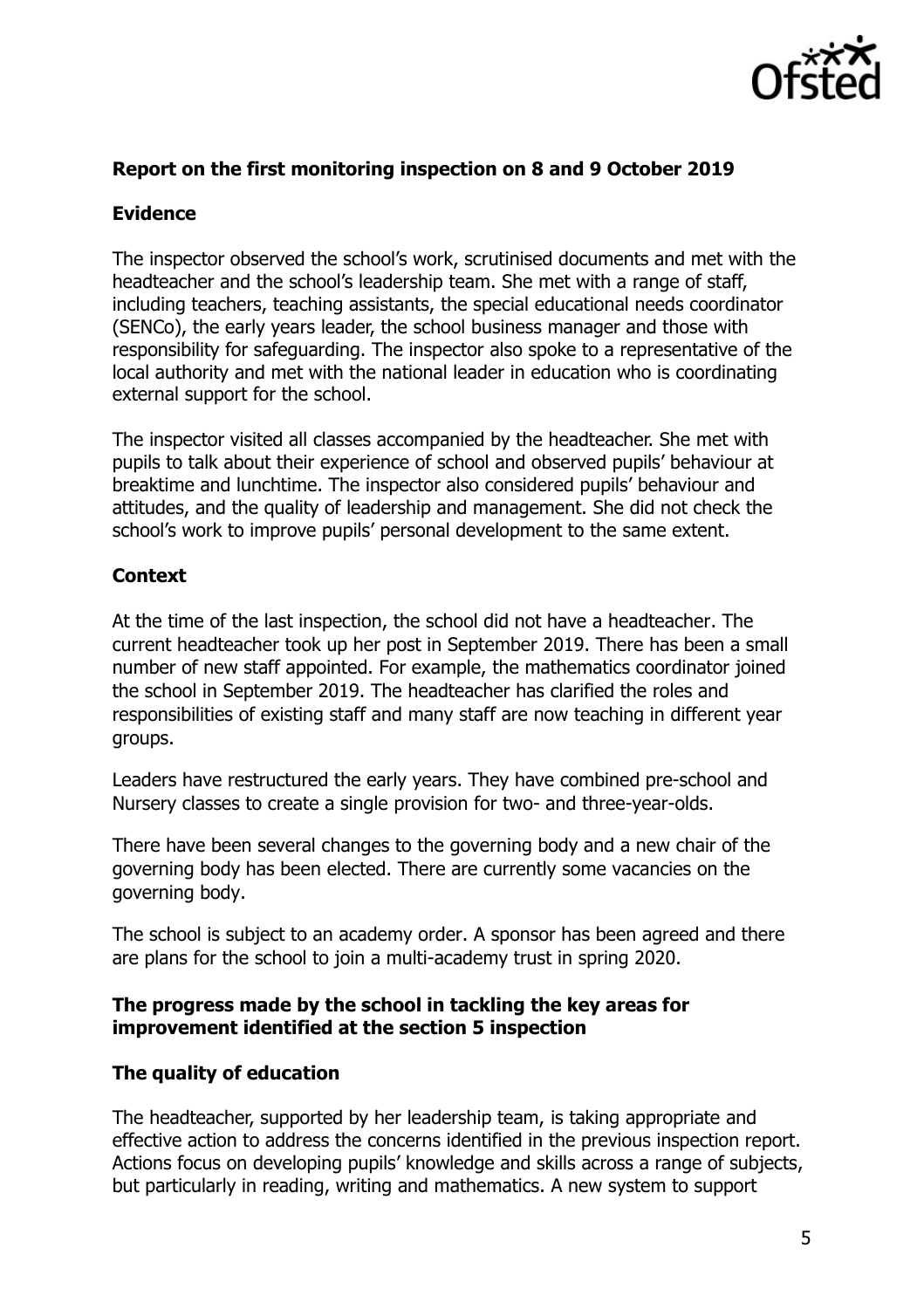

assessment across the school is helping teachers to identify and address gaps in pupils' understanding. However, it is too soon to see the impact of this work on pupils' progress.

Leaders have introduced new approaches to the teaching of mathematics, reading and writing. These have raised teachers' expectations about what all pupils should be achieving. For example, in mathematics, there is a greater focus on pupils applying their mathematical skills to solve problems. In English, there is a focus on expanding pupils' vocabulary to help develop their comprehension skills. In key stage 1, leaders have made changes so that all pupils now have opportunities to practise their phonics, writing and mathematics skills every day.

Leaders are currently working with staff to introduce a new topic-based curriculum. This is closely matched to the national curriculum. Increasingly, lessons are planned with the needs of different pupils in mind, including those with SEND. Pupils are beginning to take more pride in their work. They respond to feedback from teachers about spelling and grammar.

All classes now have a range of resources to support pupils with SEND. Consequently, pupils with SEND now access the same curriculum and have the same opportunities as their classmates. The SENCo has provided all staff with information to help them identify and support pupils' additional needs.

Staff are positive about the training and the external support they receive to help them implement the many changes. However, more time and input are needed to ensure that all staff have the confidence and skills to teach a broad range of subjects and support pupils' needs effectively. Leaders have not yet had the opportunity to monitor the effectiveness of the new approaches.

#### **Personal development**

The inspector did not give the same level of consideration to pupils' personal development. However, she did speak to several pupils, including a group of older pupils, about their views of the school. Many pupils feel that the school has changed for the better since the last inspection. They report feeling safer and say that the school is 'nicer'.

Pupils told the inspector that there are lots of clubs to join and these are open to everyone. They include choir, gardening, board games, dance and football clubs. There are currently few trips or visits to help bring the curriculum to life.

Some older pupils have opportunities to take on school-wide responsibilities, such as house captains. The school council has recently been reinstated.

Pupils are not clear about how to keep safe when they are using the internet. Leaders have suitable plans in place to address this, along with providing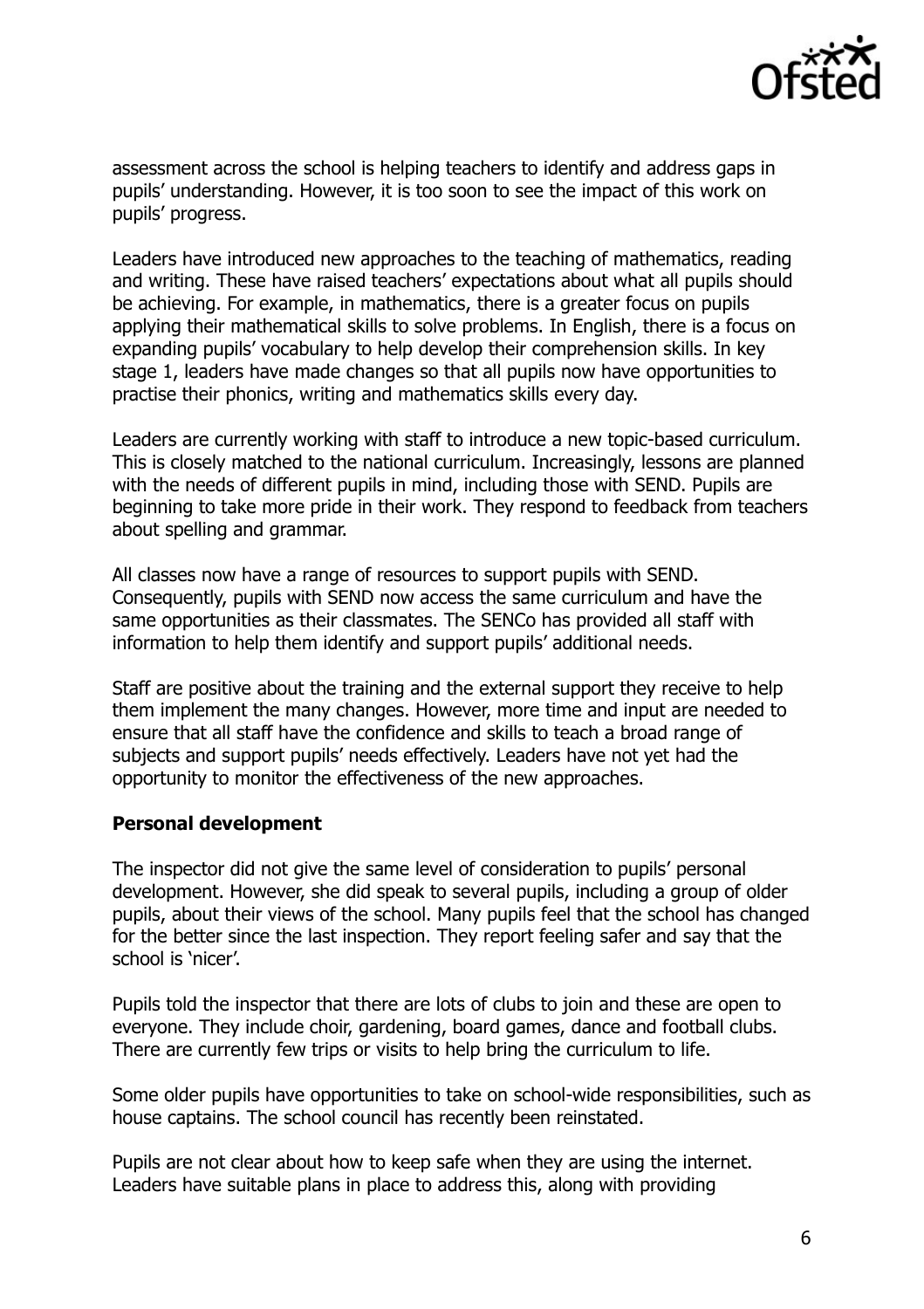

information and support for parents and carers.

## **Behaviour and attitudes**

All leaders, staff and pupils spoken to say that the new behaviour policy is having a positive effect on behaviour. It is simple to understand and has been successfully adapted for pupils of all ages. As one pupil said: 'It has made people be more sensible because they know what will happen if they are naughty.' Pupils report feeling happier on the playground because there are more adults to supervise them and they have more time to play.

Classrooms are calm environments and most pupils are focused on learning, especially in key stage 2. Adults increasingly model the behaviours expected from the pupils, for example by not shouting. Pupils are responding well to the changes and there are fewer incidents of poor behaviour in lessons. Some pupils recognise that their behaviour does not always meet expectations, for example if their class teacher is away.

Not all pupils are clear about what bullying is and whether it happens in school. Leaders are introducing a new personal, social, health and economics education programme. This will help to develop pupils' understanding about how they can stop bullying, should it occur, including when online.

The headteacher has introduced a new system for recording concerns about behaviour and pupils' safety. Staff say that they are confident using the new system. Leaders have started to identify some patterns in pupils' behaviour. The headteacher is working with parents and external agencies as necessary. It is too soon to be able to track the impact of the new system.

## **Early years**

Since the previous inspection, there have been some significant changes in the organisation, structure, leadership and staffing of the early years. Leaders have created a Nursery unit which includes two- and three-year-old children. This is enabling staff to share good practice across the setting and helping to raise expectations. Leaders have introduced a balance of adult-led and child-led activities. Reception class children now have access to a range of activities to practise their reading, writing and number skills every day. There is a clear focus on developing children's language and communication skills. Many activities are based around a class book.

Staff have established clear daily routines and most children are happy and settled. Adults look after the children well, although some recently introduced systems to monitor the environment are not yet fully embedded.

Reception class staff benefit from regular external support. This is helping to ensure that activities are carefully planned, purposeful and sufficiently challenging for the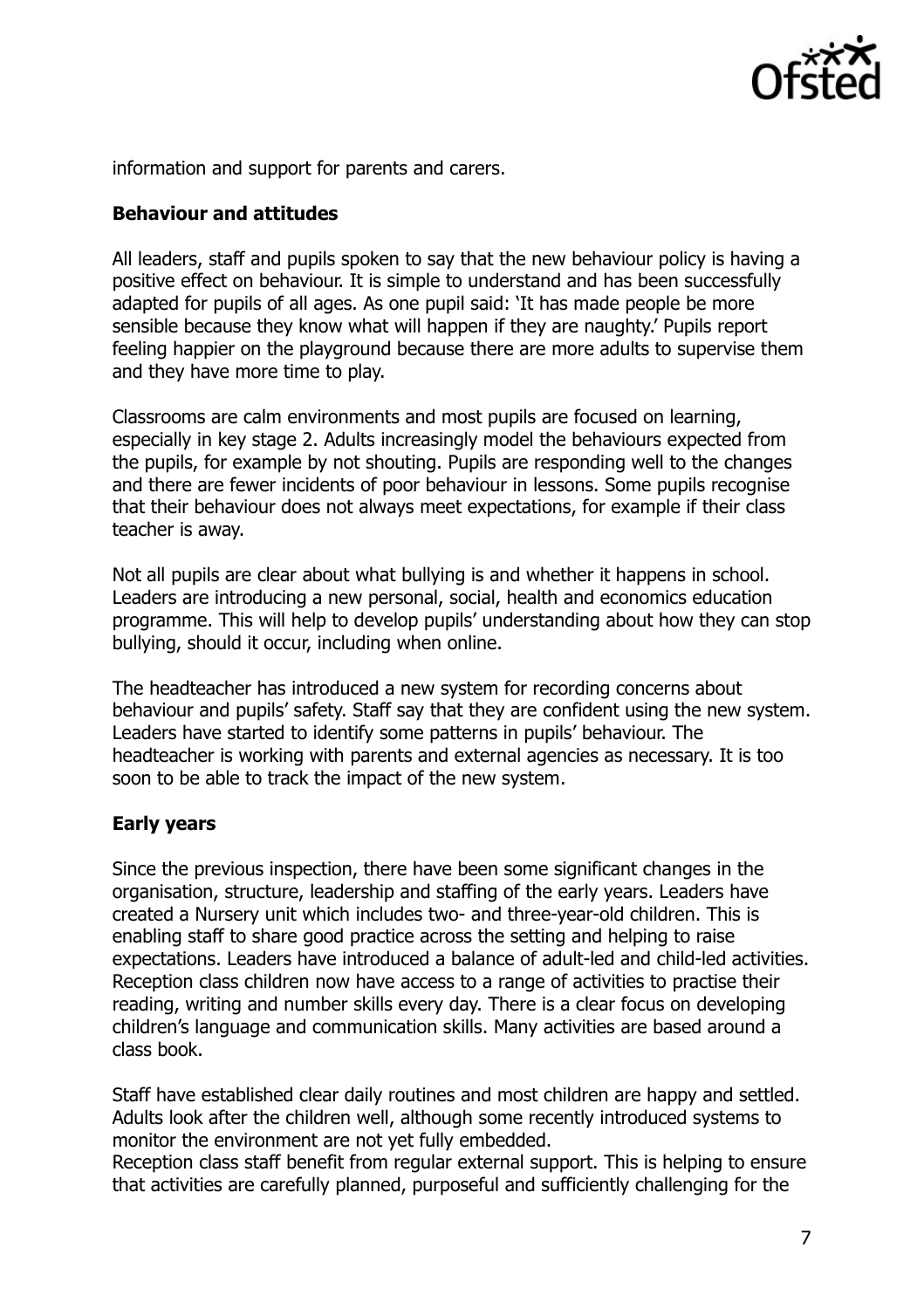

children. In some cases, the pace of change is not yet as quick as it could be. Leaders' expectations of staff are now clear and staff can access online training. This is helping to develop their knowledge and confidence.

#### **The effectiveness of leadership and management**

Despite only being in post for a short time, the headteacher has made a tangible difference to the effectiveness of the school. She is very clear about what actions need to be completed to address the areas requiring improvement. These are then broken down into systematic and manageable tasks to be achieved within precise timescales. She has high expectations for both staff and pupils.

Leadership roles have been clarified and leaders say that there is now a purposeful vision for the school. All leaders have action plans to develop their areas of responsibility. As it is early in the process, there are some inconsistencies in approach and leaders have not yet had time to monitor the impact of the changes they have introduced.

Almost all governors have joined the governing body since the previous inspection. Governors currently do not have a strong overview of the school as they are in the initial stages of establishing their roles. The new chair of the governing body is aware that the governing body will need external support and training. This is to ensure that it can fulfil its statutory responsibilities and hold school leaders to account effectively.

Since the previous inspection, a lot has been done to improve the provision for pupils with SEND. All pupils on the SEND register now have a support plan with relevant targets. Pupils with an education, health and care plan now receive the support to which they are entitled. There are a range of interventions in place but actions to monitor the impact of these have not yet started. Additional specialist input is in place for pupils who require it. The SENCo is aware that staff need more time, training and support to ensure that they can fully meet the wide range of pupils' needs. The needs of pupils in the SEND resource base are well catered for.

There is an appropriate plan in place to ensure that the PE and sport premium is used to encourage pupils' participation in sport and improve the school's facilities.

Leaders have yet to develop a plan to ensure that pupil premium funding is used effectively to raise the attainment of disadvantaged pupils.

The inspector spoke to several members of staff about their workload. Those spoken to acknowledged that workloads had increased this term. However, they recognise that what they are being asked to do is appropriate to bring about the necessary changes and improvements. They expressed confidence in the headteacher and could give examples of positive developments because of the changes already made.